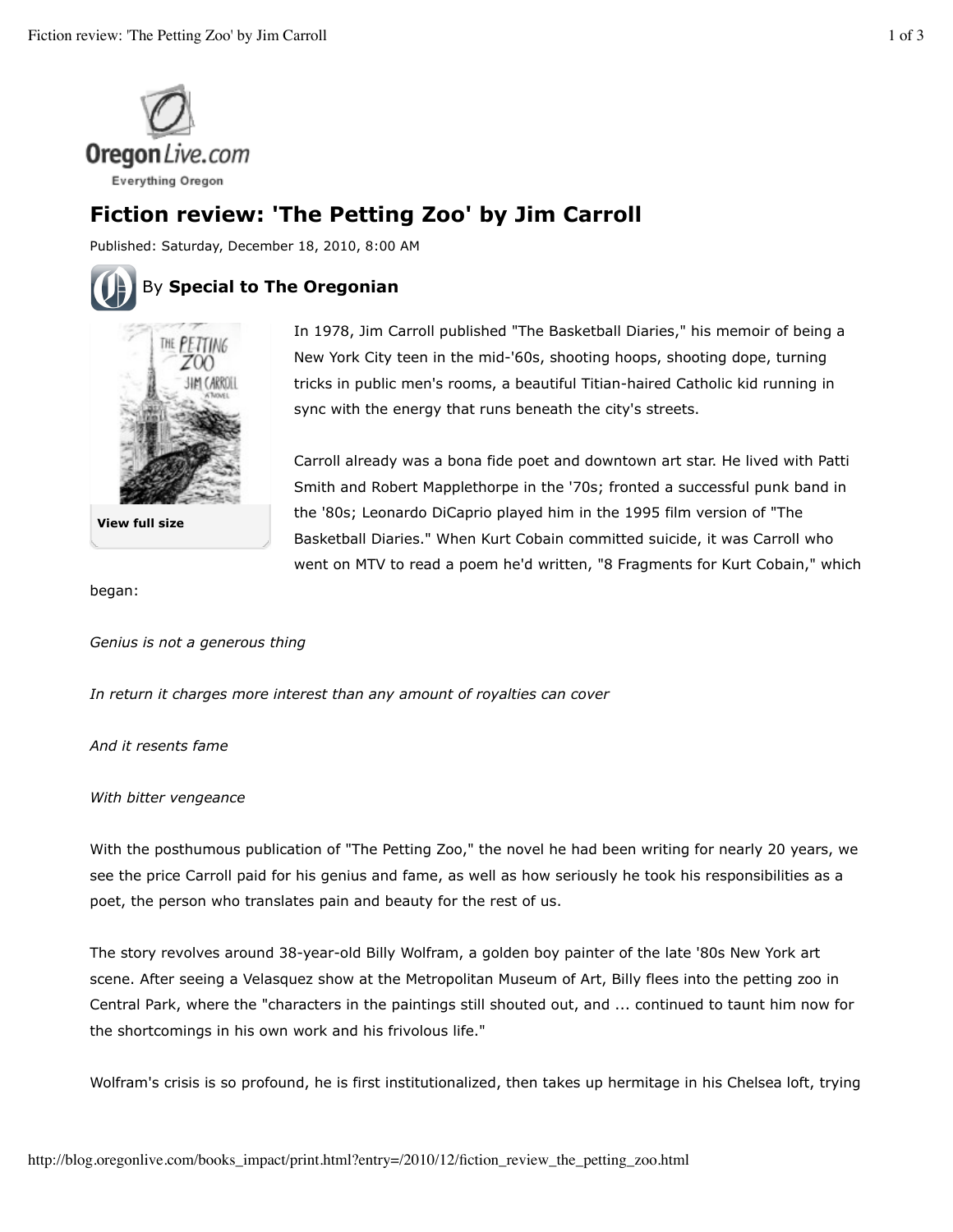to figure out why he can no longer make art. If he once felt umbilically attached to the enchanted kingdom of Manhattan, fed by its streets and art and inhabitants, now he lounges indoors; he watches TV; he despairs. In an attempt to draw sustenance from shame, he recalls the most humiliating times in his life, notably the time his mother barged in on him masturbating in order to tell him Kennedy had just been assassinated, an event that left Billy permanently impotent.

But maybe his impotence is not his fault? Maybe it's "the jaded cultural atmosphere in which he lived, where the cult of celebrity stripped the artist's work of all dignity and put him or her on the same aesthetic level as a fashion model"? Or is it that Billy's life has become too decadent, with an apartment building and maintenance in perpetuity left him by his late agent? And will the immortal talking raven that hops in and out of Billy's life provide the answers?

The choice of a protagonist who is a "full-out virgin to drugs," drinks little and is incapable of having sex, may have been Carroll's attempt to tap a new creative vein. But good Billy, neutered Billy, is not up for it. One of the few parts of "The Petting Zoo" that has any music, any oomph, is when he recalls he and a friend being paid, as teenagers, by a rich old queen to dress up in lederhosen and play naughty German boy scouts. Carroll knows where the gold is hidden, and still has access to it, but he will not let himself go there. Which is a shame. Where his writing was once fleet and fierce, now it is overwritten, tentative.

If "The Petting Zoo" does not succeed as a novel, as the archeology of the artist, it is fascinating. The real story here is watching Carroll try to recapture "that divine spark, the scintilla vitae." And he does try, he writes and he writes, so hard that at one point I imagined him in a train yard, at night, for 20 years, coupling and uncoupling the cars, laying and tearing up the track, in order to build a path of transcendence for us. Because wasn't that his job? To show where art comes from and how it's made and the meaning of birth and death and God? And wasn't he allowed, as he approached the winter of his life, to answer these questions without all the drugs and sex?

One does not know if Carroll would have published this book (it was edited and released just over a year after Carroll died, fittingly for the city to which he was devoted, on Sept. 11) or whether it was enough for him to keep looking, or if he would have eventually written one poem that explained it all, only that he died trying.

-- Nancy Rommelmann

*The text to Carroll's poem "8 Fragments for Kurt Cobain" is at americanpoems.com/poets/Jim-Carroll/214*

## **THE PETTING ZOO**

Jim Carroll